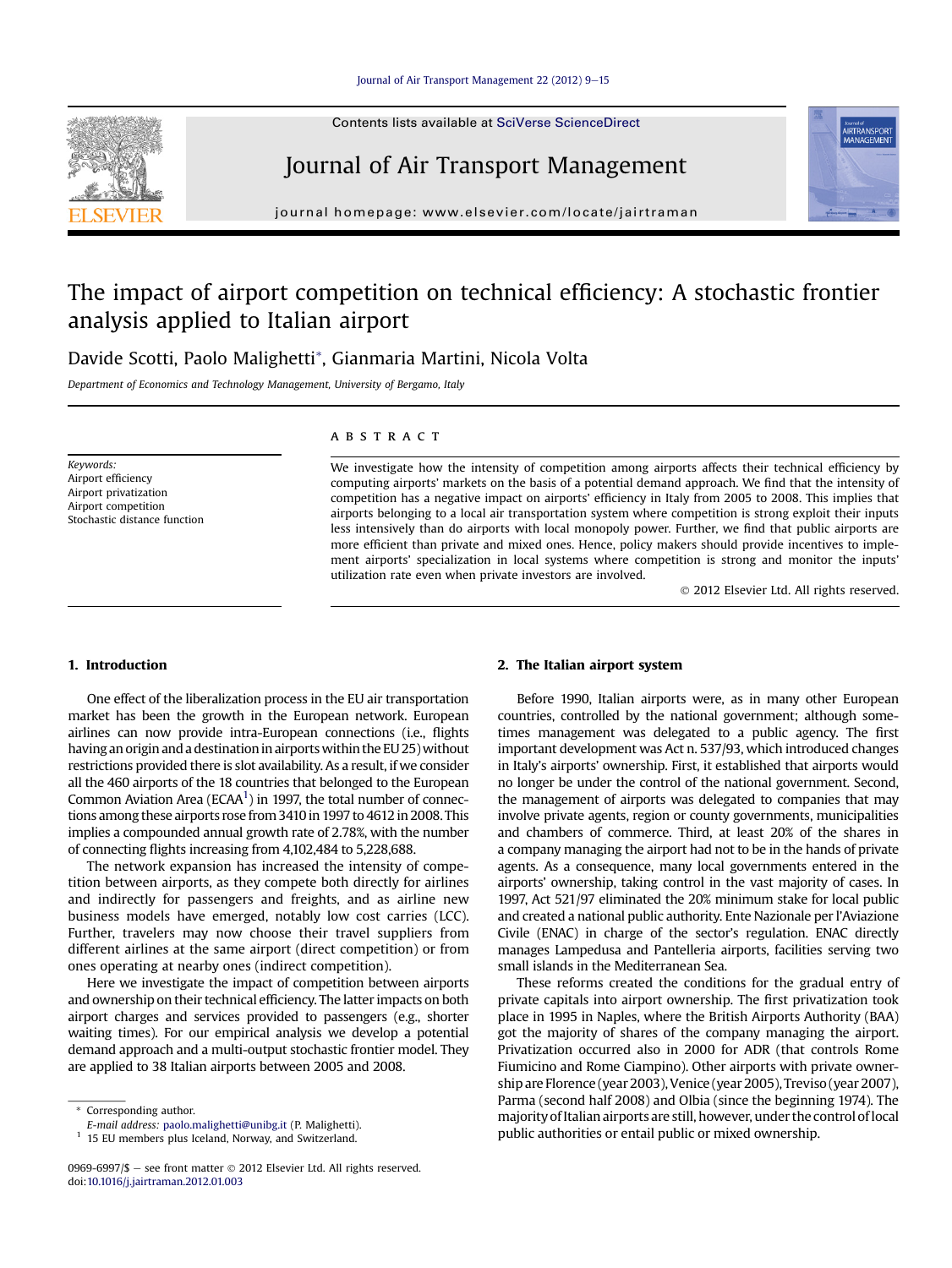The Italian system consists of 45 airports open to commercial aviation. Rome Fiumicino and Milan Malpensa are the most important intercontinental airports, with further long haul European and domestic connections provided by 12 regional medium sized airports. The remaining 31 airports can be classified as regional with a limited number of European and domestic connections. All these airports have benefited from the EU liberalization of air transportation, with the average number of destinations served rising from 20 in 1997 to 37 in 2008, and with this has come increased competition between them.

#### 3. Methodology

#### 3.1. The stochastic distance function econometric model

We use stochastic frontier analysis to disentangle random shocks from on-going technical inefficiency ([Aigner et al., 1977](#page--1-0)). Further, we incorporate exogenous variables, which are neither inputs to the production process nor outputs of it, but which nonetheless exert an influence on producers' performance ([Kumbhakar and Lovell, 2000](#page--1-0)).

In terms of inputs, since our data set does not include monetary variables but only physical inputs and outputs, our aim is to measure  $t$ echnical efficiency  $-$  i.e., an airport management's ability to achieve efficient input utilization. This means that we do not identify the input combination yielding the minimum cost. Moreover since airports are typically multi-product firms, an appropriate multioutput framework for estimating technical efficiency is required. As shown by [Coelli and Perelman \(2000\),](#page--1-0) this implies the estimation of a stochastic distance function. Last we need to choose between input and output orientation. The former identifies the inputs' reduction required to reach the efficient frontier. Given that in airport operation many inputs are indivisible, at least in the short run, an output oriented stochastic distance function seems to be appropriate, especially in a context where airports are in competition.

In this framework we define  $P(x)$  as the airports' production possibility set – i.e., the output vector  $y \in R_{++}^M$  that can be obtained using<br>the input vector  $y \in R_K^K$ . That is:  $P(y) = f y \in R_M^M \cdot y$ , can, produce,  $y \in R_M$ the input vector  $x \in R^K_+$ . That is:  $P(x) = \{y \in R^M_+ : x$  can produce y}. By<br>assuming that  $P(x)$  satisfies the axioms listed in Fare et al. (1994), we assuming that  $P(x)$  satisfies the axioms listed in [Fare et al. \(1994\),](#page--1-0) we introduce [Shephard \(1970\)](#page--1-0) output oriented distance function:

$$
D_0(x,y) = \min{\theta : (y/\theta) \in P(x)},
$$

where  $\theta \leq 1$ . [Lovell et al. \(1994\)](#page--1-0) shows that the distance function is<br>pondectaring positively linearly homogeneous, and convex in y nondecreasing, positively linearly homogeneous, and convex in y, and decreasing in x.  $D_0(x,y) = 1$  means that y is located on the outer boundary of the production possibility set – i.e.,  $D_0(x,y) = 1$  if  $y \in IsoqP(x) = \{y: y \in P(x), \omega y \notin P(x), \omega > 1\}$ . If instead  $D_0(x, y) < 1$ , y is located below the frontier; in this case, the distance represents the gap between the observed output and the maximum feasible output.

Following [Coelli and Perelman \(2000\)](#page--1-0), the translog distance function is given by:

$$
\ln(D_{0it}/y_{Mit}) = \alpha_0 + \sum_{m=1}^{M-1} \alpha_m \ln y_{mit}^* + \frac{1}{2} \sum_{m=1}^{M-1} \sum_{n=1}^{M-1} \alpha_{mn} \ln y_{mit}^* \ln y_{nit}^*
$$
  
+ 
$$
\sum_{k=1}^{K} \beta_k \ln x_{kit} + \frac{1}{2} \sum_{k=1}^{K} \sum_{l=1}^{K} \beta_{kl} \ln x_{kit} \ln x_{lit} + \frac{1}{2} \sum_{k=1}^{K}
$$
  
 
$$
\times \sum_{m=1}^{M-1} \zeta_{km} \ln x_{kit} \ln y_{mit}^*,
$$
 (1)

where M is the number of outputs, K is the number of inputs,  $D_{0it}$  is the output distance from the frontier of firm *i* in period *t* and  $y^*_{mit} = y_{mit}$  $y_{\text{Mit}}$ . Eq. (1) can be written as  $\ln(D_{\text{Oit}}/y_{\text{Mit}}) = \pi(x_{\text{it}};y_{\text{it}}/y_{\text{Mit}},\alpha,\beta,\zeta)$ , where *TL* stands for the translog function. Hence:

$$
-\ln(y_{\text{Mit}}) = TL(x_{it}, y_{it}/y_{\text{Mit}}, \alpha, \beta, \zeta) - \ln(D_{\text{Oit}})
$$
\n(2)

where,  $ln(D_{0it})$  is non-observable and can be interpreted as an error term in a regression. If we replace it with  $(v_{it} - u_{it})$ , we get the typical SFA composed error term:  $v_{it}$  are random variables that are assumed to be *iid* as  $N(0, \sigma^2 v)$  and independent of the  $u_{it}$ ; the latter are non-negative random variables distributed as  $N(m_{it}, \sigma^2_u)$ .  $v_{it}$ represent the random shocks, while the inefficiency scores are given by  $u_{it}$ . Hence, we can now write the translog output oriented stochastic distance function for estimation as

$$
-\ln(y_{Mit}) = \alpha_0 + \sum_{m=1}^{M-1} \alpha_m \ln y_{mit}^* + \frac{1}{2} \sum_{m=1}^{M-1} \sum_{n=1}^{M-1} \alpha_{mn} \ln y_{mit}^* \ln y_{nit}^*
$$
  
+ 
$$
\sum_{k=1}^{K} \beta_k \ln x_{kit} + \frac{1}{2} \sum_{k=1}^{K} \sum_{l=1}^{K} \beta_{kl} \ln x_{kit} \ln x_{lit} + \frac{1}{2} \sum_{k=1}^{K}
$$
  
 
$$
\times \sum_{m=1}^{M-1} \zeta_{km} \ln x_{kit} \ln y_{mit}^* + v_{it} - u_{it}.
$$
 (3)

To investigate the determinants of inefficiency, we apply a single-stage estimation procedure following [Coelli \(1996\)](#page--1-0) where the technical inefficiency effect,  $u_{it}$  in Eq. (3) can be specified as:

$$
u_{it} = \delta z_{it} + w_{it}
$$

where the random variable  $w_{it}$  is defined by the truncation of the normal distribution with zero mean and variance,  $\sigma^2$ , such that the point of truncation is  $-\delta z_{it}$ ; i.e.,  $w_{it} \geq -\delta z_{it}$ . Further,  $z_{it}$  is a px1 vector of exogenous variables that may influence the efficiency of a firm, and  $\delta$  is a 1xp column vector of parameters to be estimated.

According to this time-varying specification of airports' inefficiency, the technical efficiency of airport  $i$  at period  $t$  is defined as follows:

$$
TE_{it} = e^{-u_{it}}.
$$

#### 3.2. Airport competition index

One approach to defining markets assumes that an airport's relevant geographic market consists roughly of a circle around its location. A fixed-radius technique is usually implemented to define the airport's competitors [\(Malighetti et al., 2007\)](#page--1-0). The fixed-radius technique, however, does not take into account the distribution of people living in the areas around the airport and neither does it consider the real access time to reach it nor determinants of the demand for airport services in the area ([Gosling, 2003\)](#page--1-0).

To deal with these issues, we take into account that any measure based on the determinants of demand cannot be implemented using actual airport choices taken by users; their choices may be influenced by unobservable airport features ([McClellan and Kessler,](#page--1-0) [2000](#page--1-0)). It is then necessary to compute predicted travelers choices based on exogenous factors. We consider traveling costs as exogenous factors affecting demand and build an airport geographic market (i.e., CA) based on this variable. The proxy we adopt is given by passenger traveling time to reach airports. Hence, we assume that individuals are potential passengers of any airport that they can reach in a reasonable time.<sup>2</sup>

Our technique, inspired by [Propper et al. \(2004, 2008\),](#page--1-0) is composed of several steps. First, we draw a boundary around

 $2$  As shown by [Graham \(2008\),](#page--1-0) passengers' demand for flights is function of their preferences regarding (1) the destination, (2) the type of flight (e.g., long/short haul, LCC/traditional, direct/connection flight, etc.) and (3) her/his "type" (e.g., business versus leisure). In this contribution we focus on a representative passenger, i.e., a passenger having an average of all the previous characteristics.